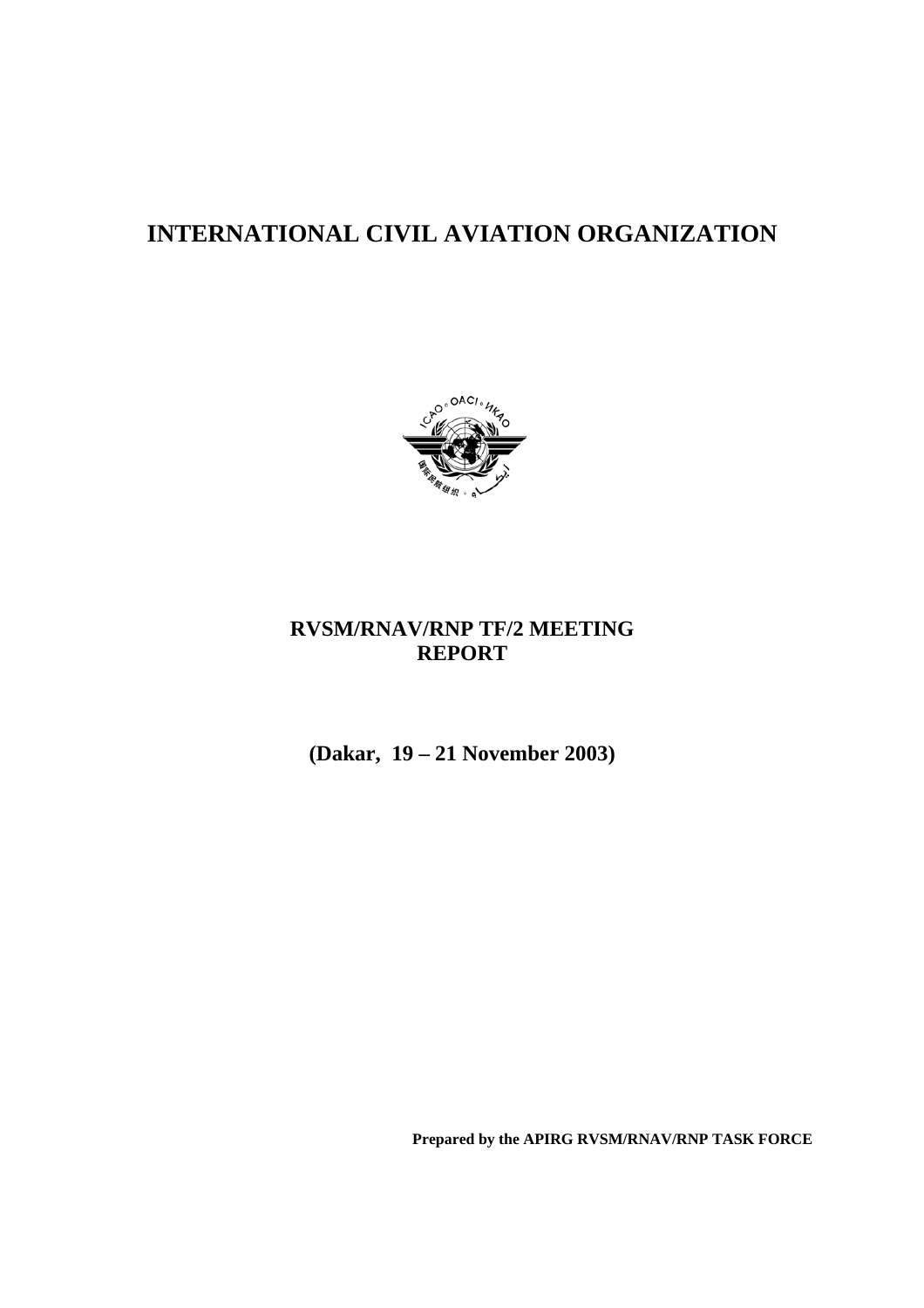The RVSM/RNAV/RNP Task Force is a Task Force of the AFI Planning and Implementation Regional Group (APIRG).

Its Reports are therefore submitted to APIRG through the ATS/AIS/SAR Sub-Group for review and action.

The designations employed and the presentation of material in this publication do not imply the expression of any opinion whatsoever on the part of ICAO concerning the legal status of any country, territory, city or area or of its authorities, or concerning the delimitation of its frontiers or boundaries.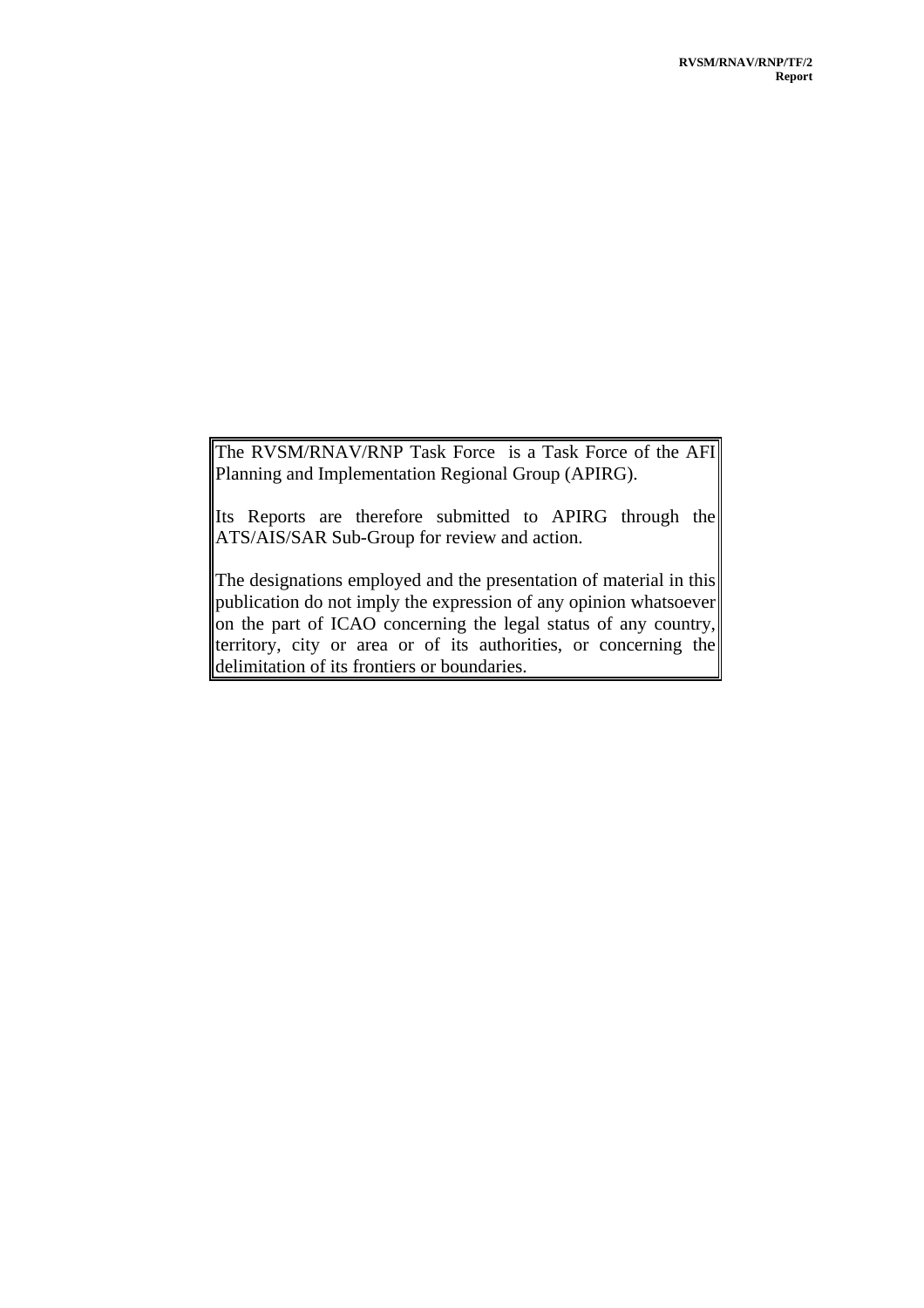## **Table of Contents**

Page

## PART I - HISTORY OF THE MEETING

| PART II - |  |
|-----------|--|
|           |  |
|           |  |
|           |  |
|           |  |
|           |  |
|           |  |
|           |  |

 $-----$ 

 $\rm i$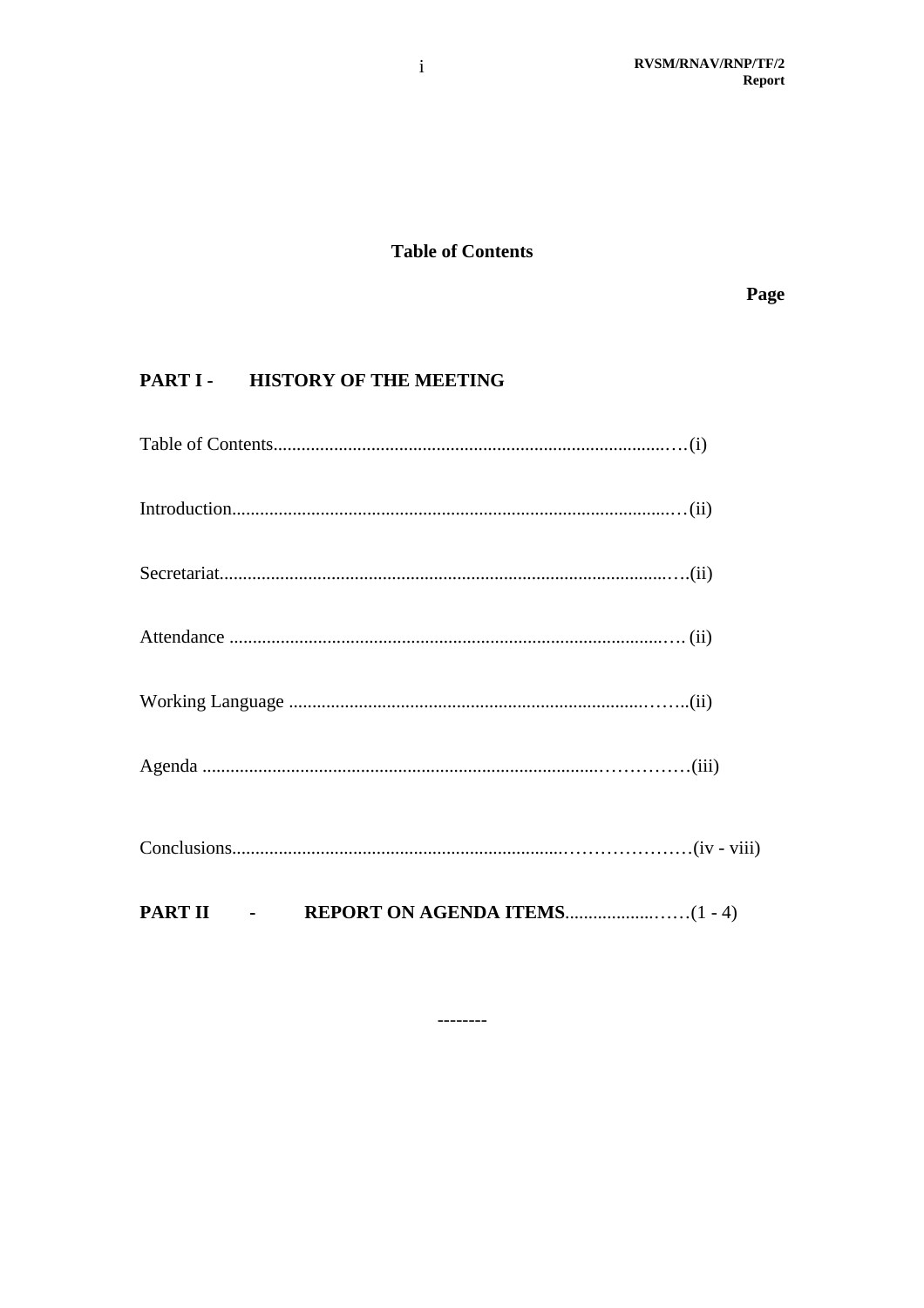## **PART I - HISTORY OF THE MEETING**

#### **1. Introduction**

1.1 The Second meeting of the RVSM/RNAV/RNP Task Force (RVSM/RNAV/RNP TF/2) was convened pursuant to AFI/7 RAN Meeting Recommendations 5/7, 5/17 and APIRG/13 Decision 13/58 by the International Civil Aviation Organization at the ICAO WACAF Office, Dakar, from 19 to 21 November 2003.

1.2 The meeting was opened by Mr. A. Cheiffou, ICAO Regional Director of the ICAO Western and Central African Office. He emphasized the preliminary studies which have to be done prior to the implementation of the required procedures aimed at increasing or improving the capacity of a given airspace in order to satisfy the demand of ever growing air traffic. In that regard, the Regional Director emphasized the importance of the RVSM/RNAV/RNP Task Force meeting being organized pursuant to APIRG/13 Decision 13/58 he recalled APIRG 14 Conclusion 14/21 relating to the development an AFI RVSM strategy/action plan within specific target dates and wished the members a fruitful deliberation with a view to further enhance the safety of air navigation in the Region.

### **Secretariat**

1.3 Mr. Apolo Kharuga, Regional Officer, Air Traffic Management of the ICAO Nairobi Regional Office, acted as the Secretary of the meeting. He was assisted by Messrs. Ibrahim Auyo, Brou Konan, George Baldeh, ROs/ATM of the ICAO Dakar Offices and Vic Van Der Westhuizen, ICAO RVSM Consultant.

#### **2. Attendance**

2.1 The meeting was attended by 13 experts from 8 States and 3 International Organizations namely ASECNA, IATA and IFALPA. The list of participants is given at **Appendix A** to this report.

### **3. Working Language**

3.1 The meeting was conducted in the English language only.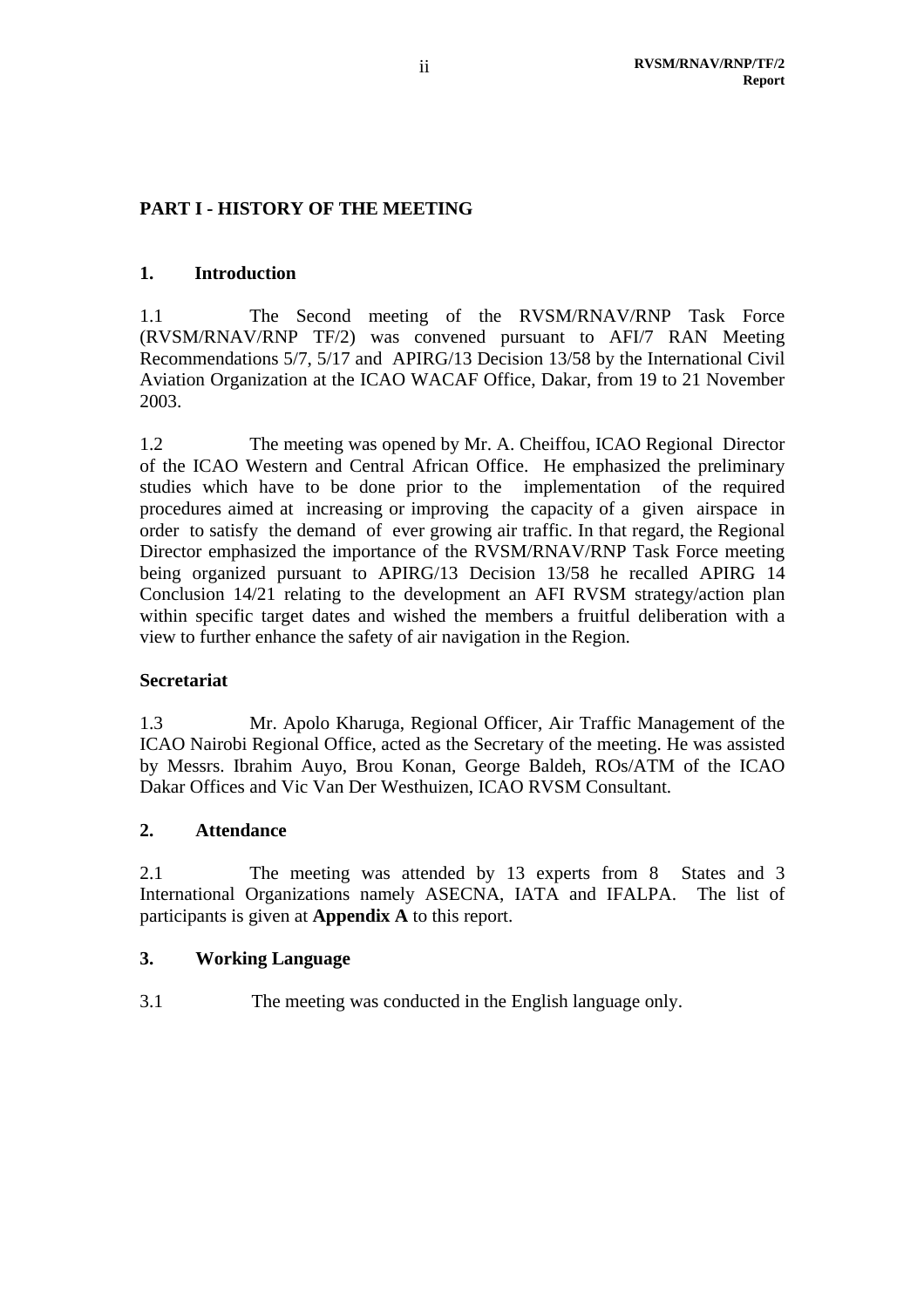#### **4. Agenda**

4.1. The following Agenda was adopted:

| <b>Agenda Item 1</b> | Review of the Terms of Reference and work programme of the<br>implementation Task Force and Review and follow-up of the<br>conclusions and decisions of the First Meeting of the<br>RVSM/RNAV/RNP Task Force. |
|----------------------|---------------------------------------------------------------------------------------------------------------------------------------------------------------------------------------------------------------|
| <b>Agenda Item 2</b> | Review of the RVSM SIP report.                                                                                                                                                                                |

**Agenda Item 3** Development of Implementation strategy/action plan for RVSM.

**Agenda Item 4** ATC operations

- 4.1 Development of ATM operational manual
- 4.2 Development of RVSM standard training programme model for pilots and Controllers.
- 4.1 Identify airspace and determine the limits where RVSM will be implemented.

#### **Agenda Item 5. Legislation**

- 5.1 Develop a sample national Legislation on RVSM.
- 5.2 Develop a sample national RVSM plan.
- 5.3 Develop a sample AIC, NOTAM, AIP Supplement on RVSM
- 5.4 Develop guidance material for airworthiness and operational approval.
- 5.5 Develop guidance material on the approval of aircraft and operators for flight in the RVSM airspace.

#### **Agenda Item 6. Safety assessment and monitoring**

- 6.1 Develop a sample deviation investigation form.
- 6.2 Develop a sample format for the report of large altitude deviation.
- 6.3 Safety Assessment.
- 6.4 Develop a sample format for data collection.

#### **Agenda Item 7. Develop Doc 7030 amendment**.

### **Agenda Item 8. Any other business.**

**------------**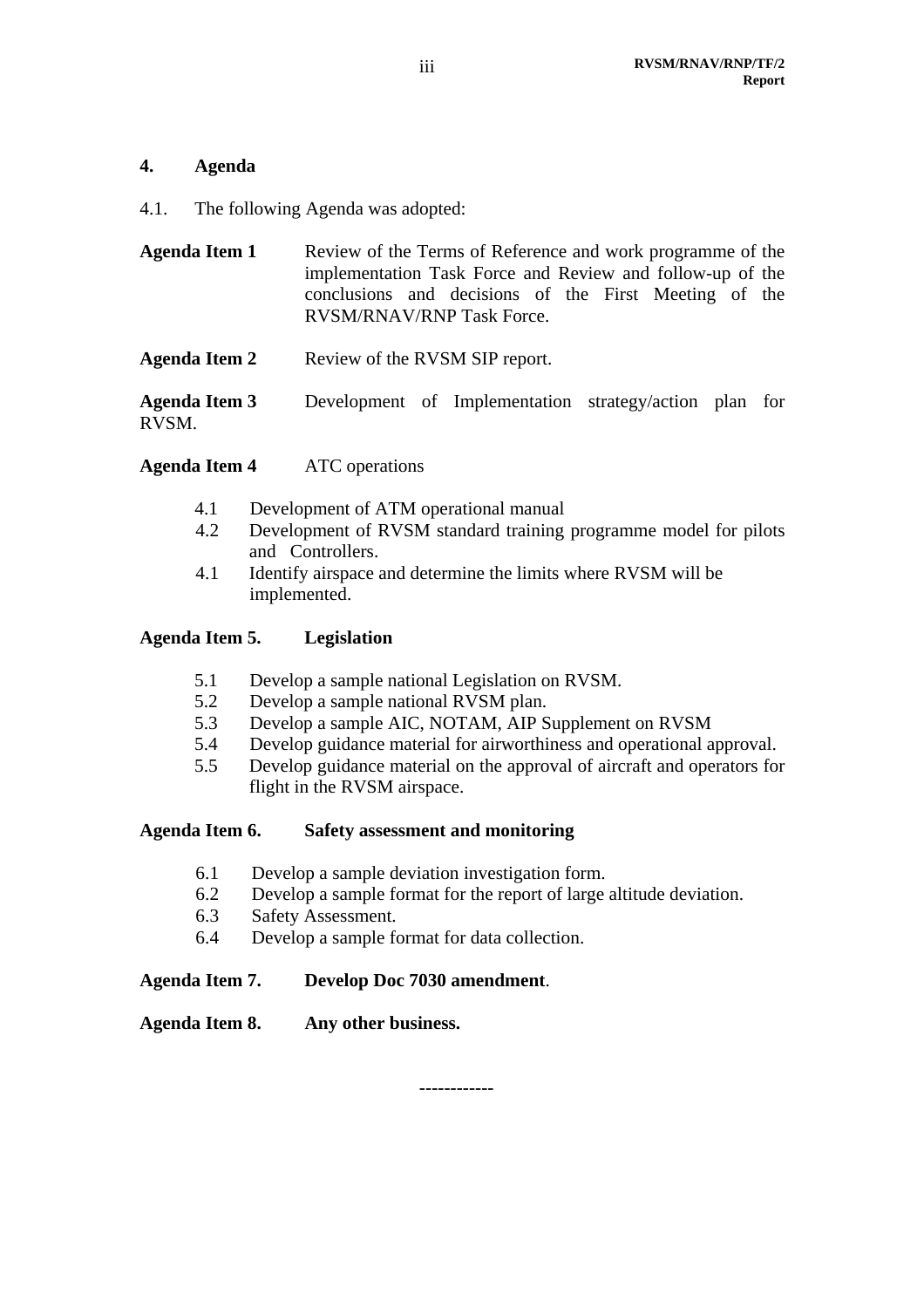## **5. Conclusions**

5.1 The Task Force recorded its actions in the form of Conclusions.

## **Summary of Conclusions**

| <b>Number</b>          | <b>Title</b>                                                                                                                                                                                                                                                                                                                                 |
|------------------------|----------------------------------------------------------------------------------------------------------------------------------------------------------------------------------------------------------------------------------------------------------------------------------------------------------------------------------------------|
| <b>Conclusion 2/1:</b> | <b>RVSM</b> monitoring agency for AFI Region                                                                                                                                                                                                                                                                                                 |
|                        | That:                                                                                                                                                                                                                                                                                                                                        |
|                        | task of monitoring safety in conjunction<br>a) The<br>with<br>implementation of RVSM in the AFI Region was assigned to<br>South Africa (ATNS) taking into account the Terms of Reference<br>and Work Programme of the AFI RVSM at Part II paragraph 1.2<br>(below) to this report.                                                           |
|                        | b) South Africa takes appropriate action to establish the AFI RMA<br>as soon as possible but later than 31 March 2004.                                                                                                                                                                                                                       |
|                        | c) The AFI monitoring agency, duties and responsibilities are at<br>Appendix B.                                                                                                                                                                                                                                                              |
| Conclusion $2/2$ :     | <b>Safety assessment</b>                                                                                                                                                                                                                                                                                                                     |
|                        | That:<br>AFI RMA, carryout safety assessment as soon as possible but not<br>later than 31 March 2004.                                                                                                                                                                                                                                        |
| <b>Conclusion 2/3:</b> | <b>Civil/military coordination</b>                                                                                                                                                                                                                                                                                                           |
|                        | That:<br>In order to ensure the safe and coordinated implementation of<br>RVSM in the AFI Region, States should ensure that the military<br>aviation authorities are fully involved in the planning and<br>implementation process.                                                                                                           |
| <b>Conclusion 2/4</b>  | Nomination of a National RVSM programme manager                                                                                                                                                                                                                                                                                              |
|                        | That:<br>States/service providers nominate, as soon as possible, but not later than<br>31 December 2003, a National RVSM Programme Manager who will be<br>responsible for ensuring that the proper mechanism be put in place for<br>the safe implementation of the RVSM programme and will also act as<br>the focal point or contact person. |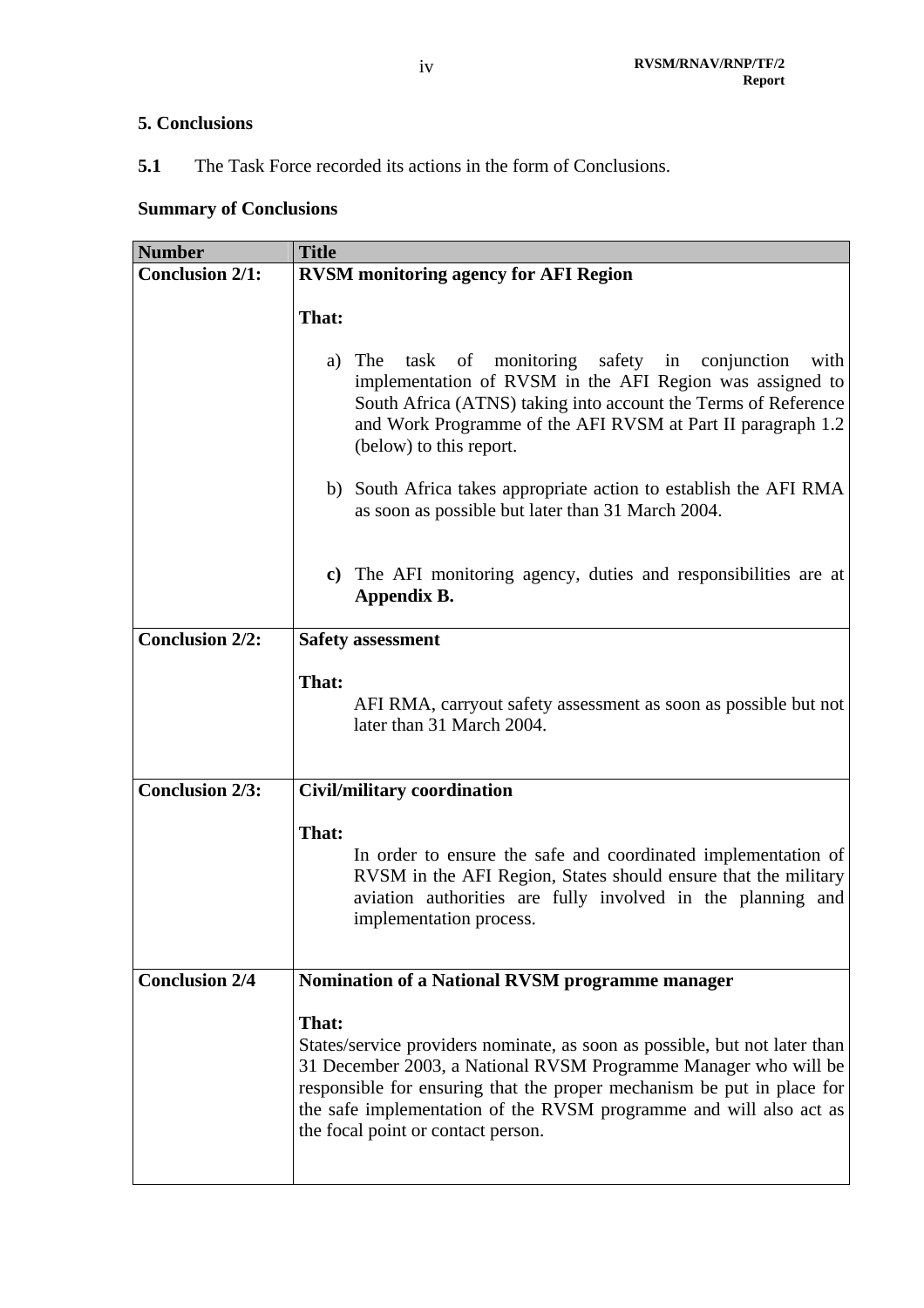| <b>Number</b>          | <b>Title</b>                                                                                  |  |  |  |  |  |  |  |  |
|------------------------|-----------------------------------------------------------------------------------------------|--|--|--|--|--|--|--|--|
| <b>Conclusion 2/5:</b> | Reporting of data for monitoring and/or carrying out safety                                   |  |  |  |  |  |  |  |  |
|                        | assessment                                                                                    |  |  |  |  |  |  |  |  |
|                        |                                                                                               |  |  |  |  |  |  |  |  |
|                        | That:                                                                                         |  |  |  |  |  |  |  |  |
|                        | a) All States institute procedures for reporting of data,                                     |  |  |  |  |  |  |  |  |
|                        | incidents and conditions necessary for performing the                                         |  |  |  |  |  |  |  |  |
|                        | risk calculations prerequisite for RVSM<br>collision                                          |  |  |  |  |  |  |  |  |
|                        | implementation to the AFI monitoring agency. The data                                         |  |  |  |  |  |  |  |  |
|                        | will include, but not necessarily be limited to:                                              |  |  |  |  |  |  |  |  |
|                        |                                                                                               |  |  |  |  |  |  |  |  |
|                        |                                                                                               |  |  |  |  |  |  |  |  |
|                        | i)<br>Height deviations of 300 ft or more<br>Total number of IFR movements for each month     |  |  |  |  |  |  |  |  |
|                        | $\mathbf{ii}$                                                                                 |  |  |  |  |  |  |  |  |
|                        | The average time per movement spent in the level band<br>$\overline{111}$<br>FL 290 to FL 410 |  |  |  |  |  |  |  |  |
|                        | <b>ATC/ATC</b> coordination failures<br>iv)                                                   |  |  |  |  |  |  |  |  |
|                        | Turbulence; and<br>V)                                                                         |  |  |  |  |  |  |  |  |
|                        | Traffic data.<br>vi)                                                                          |  |  |  |  |  |  |  |  |
|                        |                                                                                               |  |  |  |  |  |  |  |  |
|                        |                                                                                               |  |  |  |  |  |  |  |  |
|                        | b) All States institute procedures for reporting of data,                                     |  |  |  |  |  |  |  |  |
|                        | incidents and conditions necessary for performing the                                         |  |  |  |  |  |  |  |  |
|                        | risk calculations prerequisite for RVSM<br>collision                                          |  |  |  |  |  |  |  |  |
|                        | implementation to the AFI monitoring agency.                                                  |  |  |  |  |  |  |  |  |
|                        |                                                                                               |  |  |  |  |  |  |  |  |
|                        |                                                                                               |  |  |  |  |  |  |  |  |
|                        | c) AFI Regional monitoring agency should use the reporting                                    |  |  |  |  |  |  |  |  |
|                        | format at Appendix C.                                                                         |  |  |  |  |  |  |  |  |
|                        |                                                                                               |  |  |  |  |  |  |  |  |
| <b>Conclusion 2/6:</b> | <b>Implementation of RVSM in the AFI Region</b>                                               |  |  |  |  |  |  |  |  |
|                        |                                                                                               |  |  |  |  |  |  |  |  |
|                        | That:                                                                                         |  |  |  |  |  |  |  |  |
|                        |                                                                                               |  |  |  |  |  |  |  |  |
|                        | a) All RVSM implementation preparations works (safety,                                        |  |  |  |  |  |  |  |  |
|                        | assessment, training) be done taking into consideration the FL                                |  |  |  |  |  |  |  |  |
|                        | band between 290 and 410 inclusive.                                                           |  |  |  |  |  |  |  |  |
|                        |                                                                                               |  |  |  |  |  |  |  |  |
|                        |                                                                                               |  |  |  |  |  |  |  |  |
|                        | b) The final decision for implementation be taken at the informal                             |  |  |  |  |  |  |  |  |
|                        | coordination meeting taking into account status of readiness                                  |  |  |  |  |  |  |  |  |
|                        | of States and operators.                                                                      |  |  |  |  |  |  |  |  |
|                        |                                                                                               |  |  |  |  |  |  |  |  |
|                        | c) Implementation of RVSM in the AFI Region be harmonized                                     |  |  |  |  |  |  |  |  |
|                        | and coordinated with the implementation time frames of                                        |  |  |  |  |  |  |  |  |
|                        | adjacent Regions.                                                                             |  |  |  |  |  |  |  |  |
|                        |                                                                                               |  |  |  |  |  |  |  |  |
|                        |                                                                                               |  |  |  |  |  |  |  |  |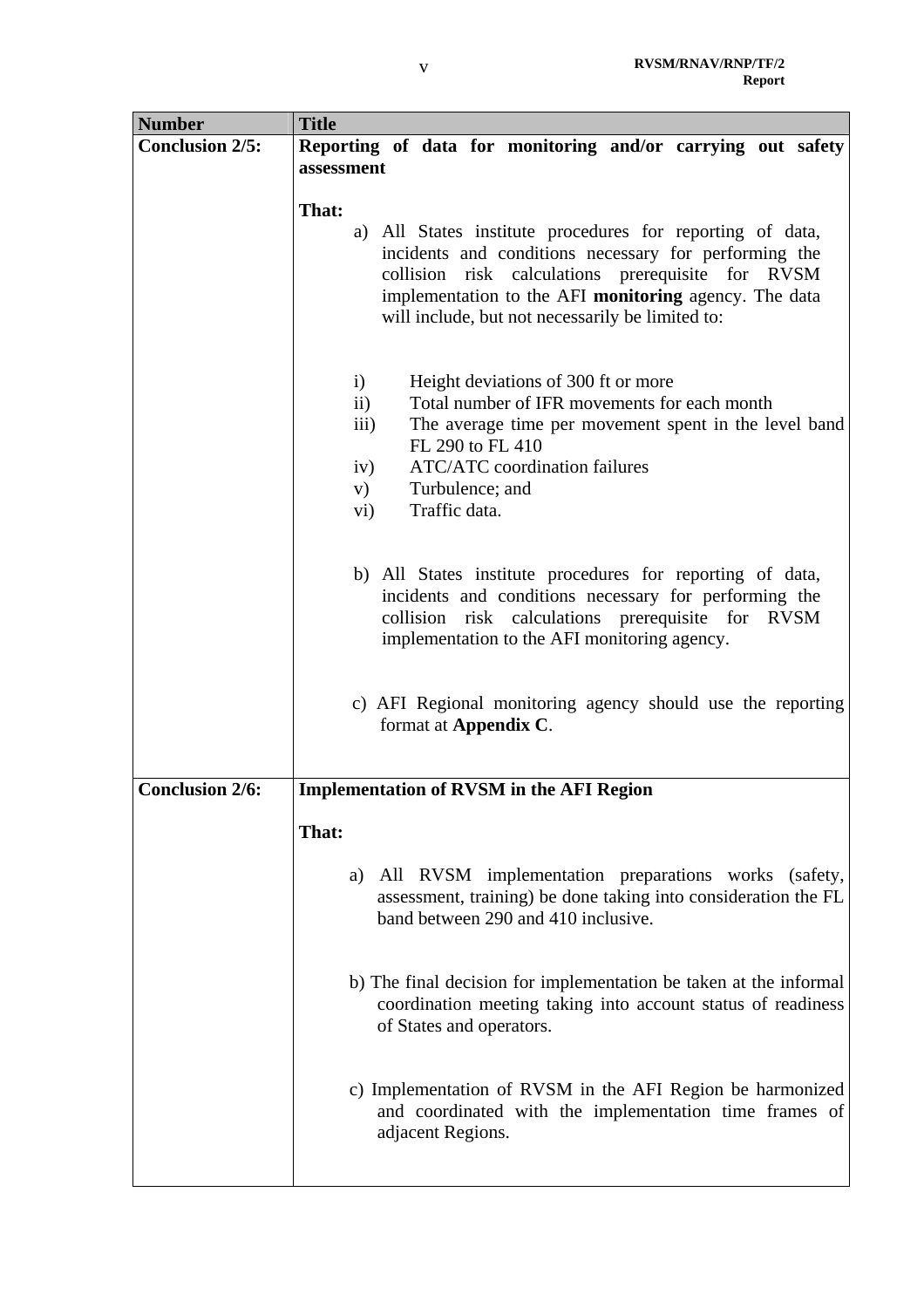| <b>Number</b>          | <b>Title</b>                                                                                                                                                                                                                                                                                                                                                                                                                                                                                         |
|------------------------|------------------------------------------------------------------------------------------------------------------------------------------------------------------------------------------------------------------------------------------------------------------------------------------------------------------------------------------------------------------------------------------------------------------------------------------------------------------------------------------------------|
| <b>Conclusion 2/7:</b> | Training of all personnel involved with the implementation of<br><b>RVSM</b> in the AFI Region                                                                                                                                                                                                                                                                                                                                                                                                       |
|                        | That:                                                                                                                                                                                                                                                                                                                                                                                                                                                                                                |
|                        | a) ICAO and IATA explore the possibility of assisting States of the<br>AFI Region through a Special Implementation Project (SIP) for<br>training of personnel involved with the implementation of<br>RVSM in the AFI Region.                                                                                                                                                                                                                                                                         |
|                        | b) Seminars/Workshops be organized in the Region for training of<br>air traffic services personnel in the RVSM field.                                                                                                                                                                                                                                                                                                                                                                                |
|                        | <b>RVSM</b><br>c) States<br>having<br>difficulties<br>implementing<br>in<br>implementation programme, may either individually or in group<br>explore the possibility of seeking outside expertise.                                                                                                                                                                                                                                                                                                   |
|                        | d) ASECNA/ATNS develop a harmonized training material for<br>consideration by the RVSM ITF not later than 31 March 2004.                                                                                                                                                                                                                                                                                                                                                                             |
| <b>Conclusion 2/8:</b> | <b>Guidance material for Airworthiness and Operational Approval</b>                                                                                                                                                                                                                                                                                                                                                                                                                                  |
|                        | That:<br>States in the AFI Region be urged to include in their national<br>legislation and regulations publish the Airworthiness and<br>Operational Approval process for aircraft and operators intending<br>to operate within a designated RVSM airspace based on<br>provisions of ICAO Annex Part 1 Chapt 7 para. 7.2.3 and the<br>guidance material contained in both FAA interim guidance 91-<br>RVSM and/or JAA Temporary Guidance Leaflet (TGL) N°6.<br>(Appendix D and E refers respectively) |
| <b>Conclusion 2/9:</b> | <b>Enforcement in national legislation</b>                                                                                                                                                                                                                                                                                                                                                                                                                                                           |
|                        | That:                                                                                                                                                                                                                                                                                                                                                                                                                                                                                                |
|                        | States take the appropriate measure in order to:                                                                                                                                                                                                                                                                                                                                                                                                                                                     |
|                        | a) publish an AIC informing the users of their intention to<br>implement RVSM; and                                                                                                                                                                                                                                                                                                                                                                                                                   |
|                        | b) include the necessary provisions in their national legislation<br>(AlPs).                                                                                                                                                                                                                                                                                                                                                                                                                         |
|                        | c) ICAO Regional Office concerned circulate to States the Sample<br>AIC, NOTAM and AIP Supplement on RVSM. Appendix F<br>and G refers.                                                                                                                                                                                                                                                                                                                                                               |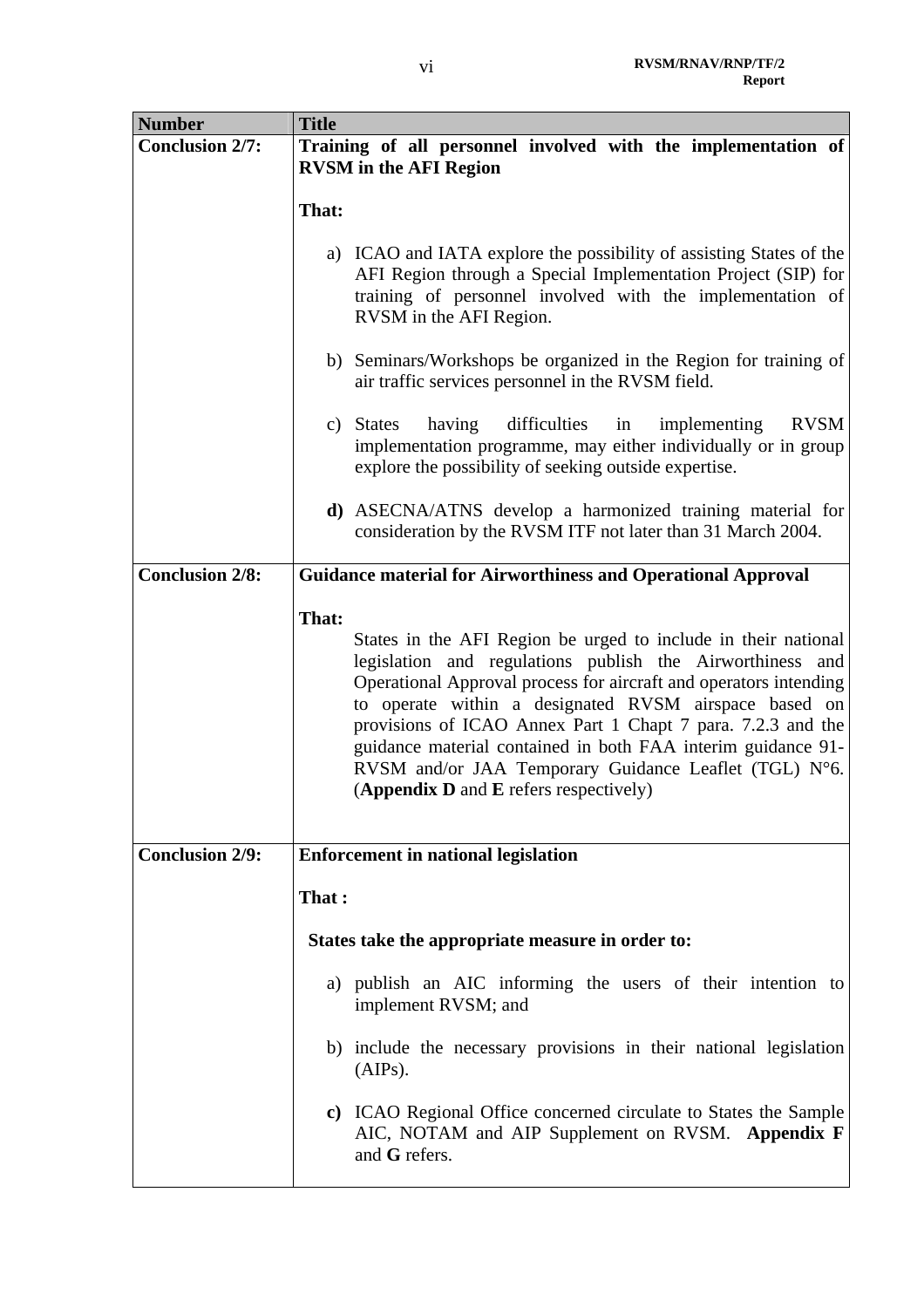| <b>Number</b>           | <b>Title</b>                                                                                                                                                                                                                                                                                                   |
|-------------------------|----------------------------------------------------------------------------------------------------------------------------------------------------------------------------------------------------------------------------------------------------------------------------------------------------------------|
| <b>Conclusion 2/10:</b> | <b>Amendment to ICAO Doc. 7030</b>                                                                                                                                                                                                                                                                             |
|                         | That:                                                                                                                                                                                                                                                                                                          |
|                         | ICAO initiates as appropriate, an amendment proposal to the AFI SUPPs<br>to include relevant provisions for RVSM and RNP implementation in<br>the AFI Region.                                                                                                                                                  |
| <b>Conclusion 2/11:</b> | Participation of representatives of States<br>international<br>and<br>organizations involved in the implementation of RVSM Approval<br><b>Process</b>                                                                                                                                                          |
|                         | That:                                                                                                                                                                                                                                                                                                          |
|                         | Representatives of States with experience in the RVSM approval process<br>of aircraft and operators, be invited to attend the future meetings of the<br><b>RVSM Task Force.</b>                                                                                                                                |
| <b>Conclusion 2/12:</b> | <b>Funding of the RVSM implementation programme</b>                                                                                                                                                                                                                                                            |
|                         |                                                                                                                                                                                                                                                                                                                |
|                         | That:                                                                                                                                                                                                                                                                                                          |
|                         | National Governments, Regulatory bodies, operators, service providers<br>and other stakeholders be granted budgetary allocations for acquisitions<br>and other activities necessary for ensuring that all the requirements be<br>met in a timely manner in order to safely implement RVSM in the AFI<br>Region |
| <b>Conclusion 2/13:</b> | <b>ATC Manual for an RVSM in AFI Region</b>                                                                                                                                                                                                                                                                    |
|                         | That:                                                                                                                                                                                                                                                                                                          |
|                         | ATC Manual for an RVSM in AFI Region at Appendix H to this report<br>be circulated to States for action.                                                                                                                                                                                                       |
| <b>Conclusion 2/14:</b> | Development of an implementation plan for RVSM                                                                                                                                                                                                                                                                 |
|                         | That:                                                                                                                                                                                                                                                                                                          |
|                         | The material at Appendix I constitutes the AFI/RVSM Implementation<br>Strategy/Action Plan be circulated to States for comments and responses<br>be received by ICAO not later than 31 March 2004.                                                                                                             |
|                         |                                                                                                                                                                                                                                                                                                                |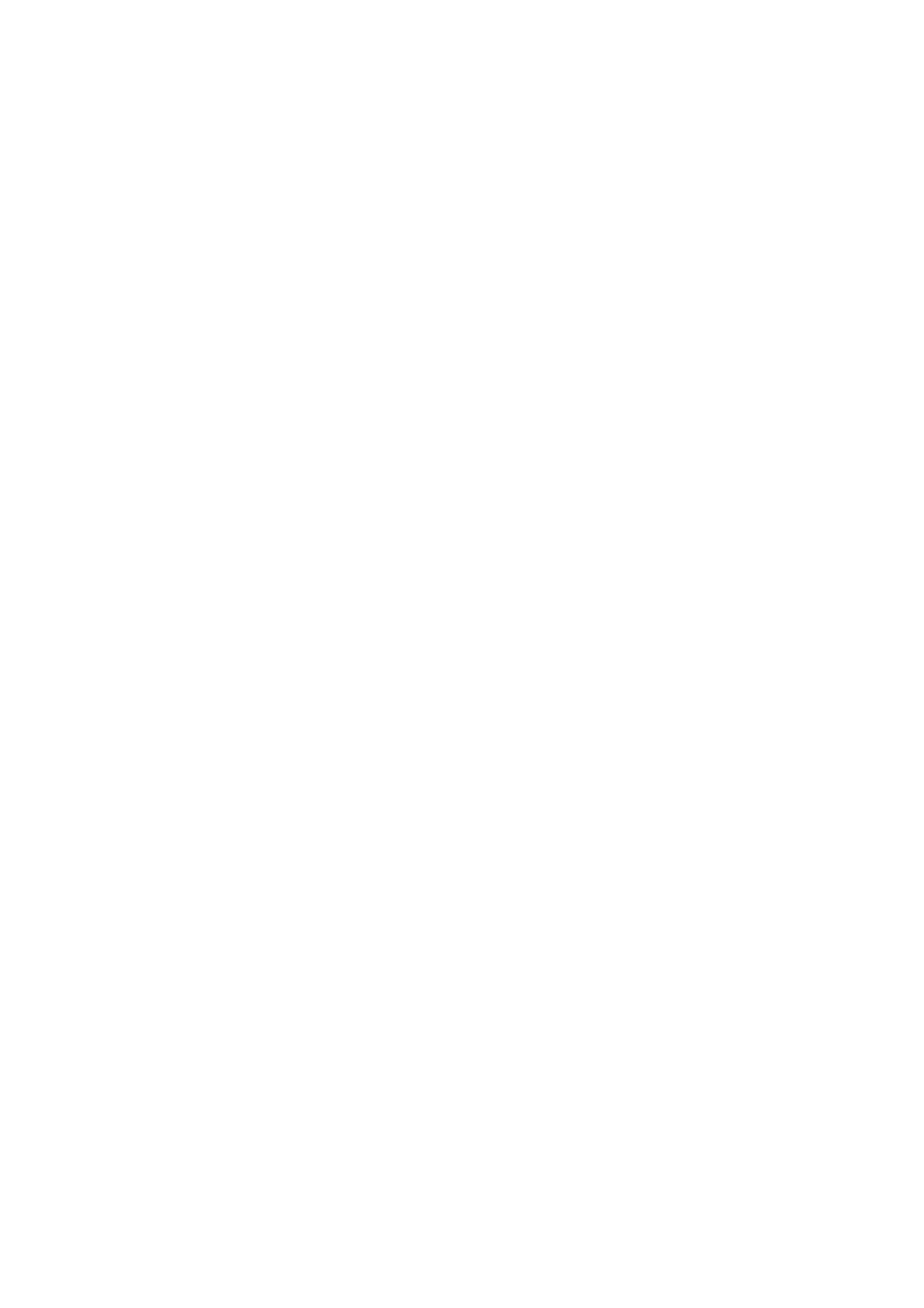## **5.1 National RVSM Program Manager (NPM)**

States shall appoint National RVSM Program Manager. These managers will be responsible for the day-to-day management of the National RVSM Program, coordinate RVSM activities at national level and provide required inputs to the Program Office.

## **5.2 RVSM Program Structure**

The RVSM Program will include many stakeholder activities up to and including the implementation of RVSM, as well as activities following implementation. Identified activities should be developed into a Work Schedule. The Work Schedule can be summarized into five sub-programs (See Attachment B).

## **5.2.1 Sub-Program 1 - RVSM Program Management**.

The main deliverable is the RVSM Plan and full Stakeholder commitment to the implementation of RVSM at the agreed date. It includes program management activities throughout the required period, in particular progress monitoring and progress/status reports to States and the ARTF.

## **5.2.2 Sub-Program 2 - Aircraft Operations and Airworthiness**

To ensure timely RVSM approvals for Aircraft Operations and Airworthiness by States, technical, operational and regulatory directives shall be available for airspace users. It will also assist and monitor the approval process. Aircraft height-keeping accuracy must be verified through the operation of a height-monitoring infrastructure system. The monitoring program will provide the technical data to confirm that safety objectives are met.

### *5.2.3* **Sub-Program 3 – Air Traffic Management (ATM***)*

This sub-program will ensure that all ATS provider units are well prepared and ready for the introduction of RVSM on the agreed date. Tasks should be identified to allow States to make airspace restructuring, introduce RVSM Procedures. Modify ATC systems, provide ATC Training and resolve legislative issues, etc.

### **5.2.4 Sub-Program 4 - RVSM Safety Assurance**

RVSM safety assurance constitutes the safety assessments necessary prior to implementation, just after implementation and at the end of the RVSM Program to ensure that the agreed safety objectives are met. This includes amongst others the development of an agreed RVSM safety policy, and identifies the possible need for States to prepare RVSM safety cases.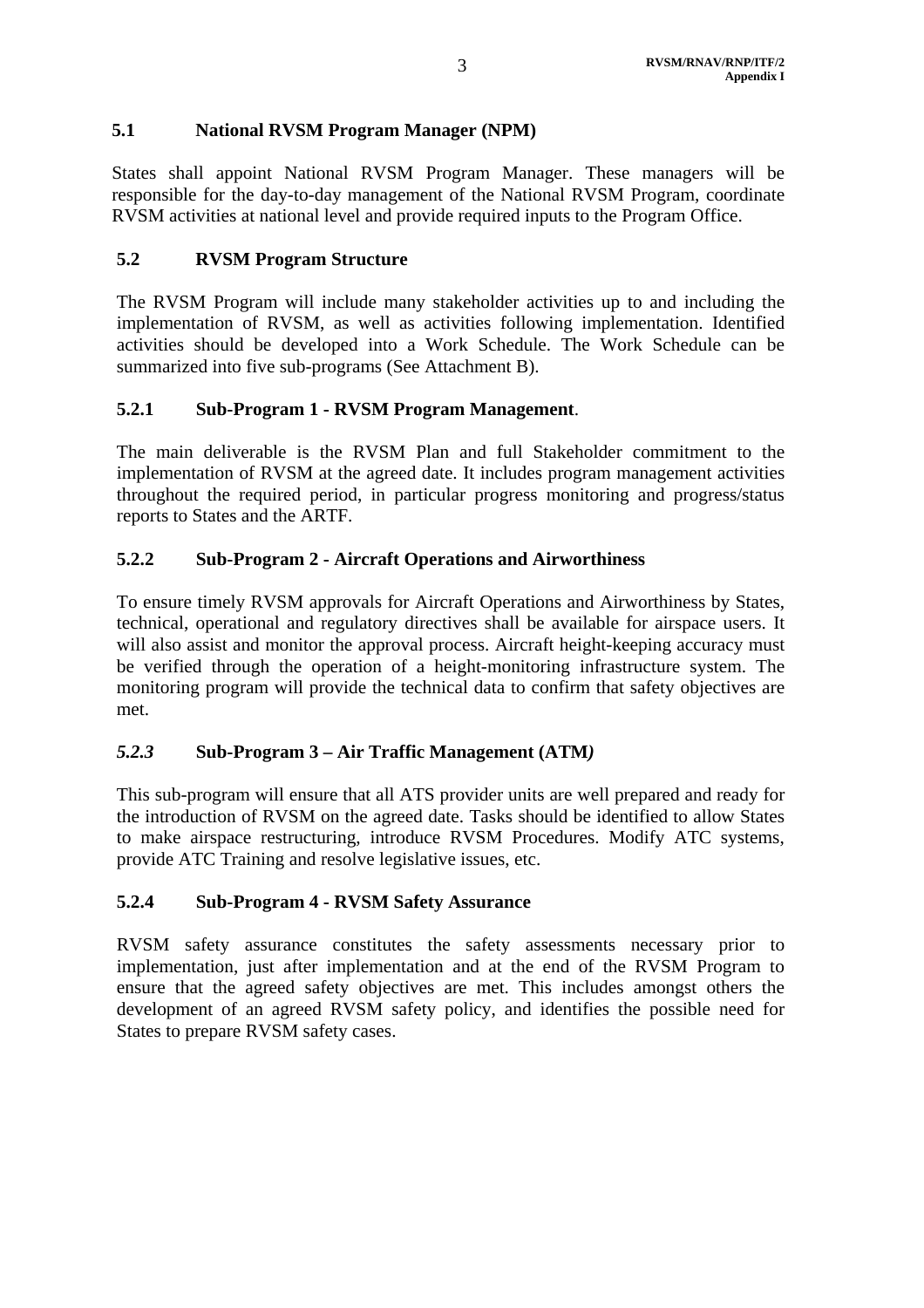### **5.2.5 Sub-Program 5 - Regional Monitoring Agency (RMA)**

It is recognized that there is a requirement for monitoring of aircraft height keeping performance as part of RVSM implementation program. An AFI Regional Monitoring Agency needs to be established by the AFI RVSM Task Force to provide Safety Oversight Services in connection with implementation and continued safe use of RVSM within the designated airspace.

#### **6 RVSM Program Schedule**

A schedule for all the activities must be developed in conjunction with the various stakeholders and, in particular, the RVSM National Program Managers (NPM). The schedule will serve as the benchmark against which the program progress will be assessed. (*See Attachment C*)

#### **7. AFI RVSM COST**

It is the responsibility of stakeholders to identify and gain approval for their own budget and resource requirements.

#### **8. CONCLUSION**

Implementation planning should be progressed as a priority item. A program for implementation in the earliest possible time frame should be actively pursued, with implementation planning being carried out by the ARTF under the direction of APIRG. The RVSM Program should be fully coordinated by the Program Office for the entire area of future application, and should take full account of the work carried out by the ARTF.

 **------**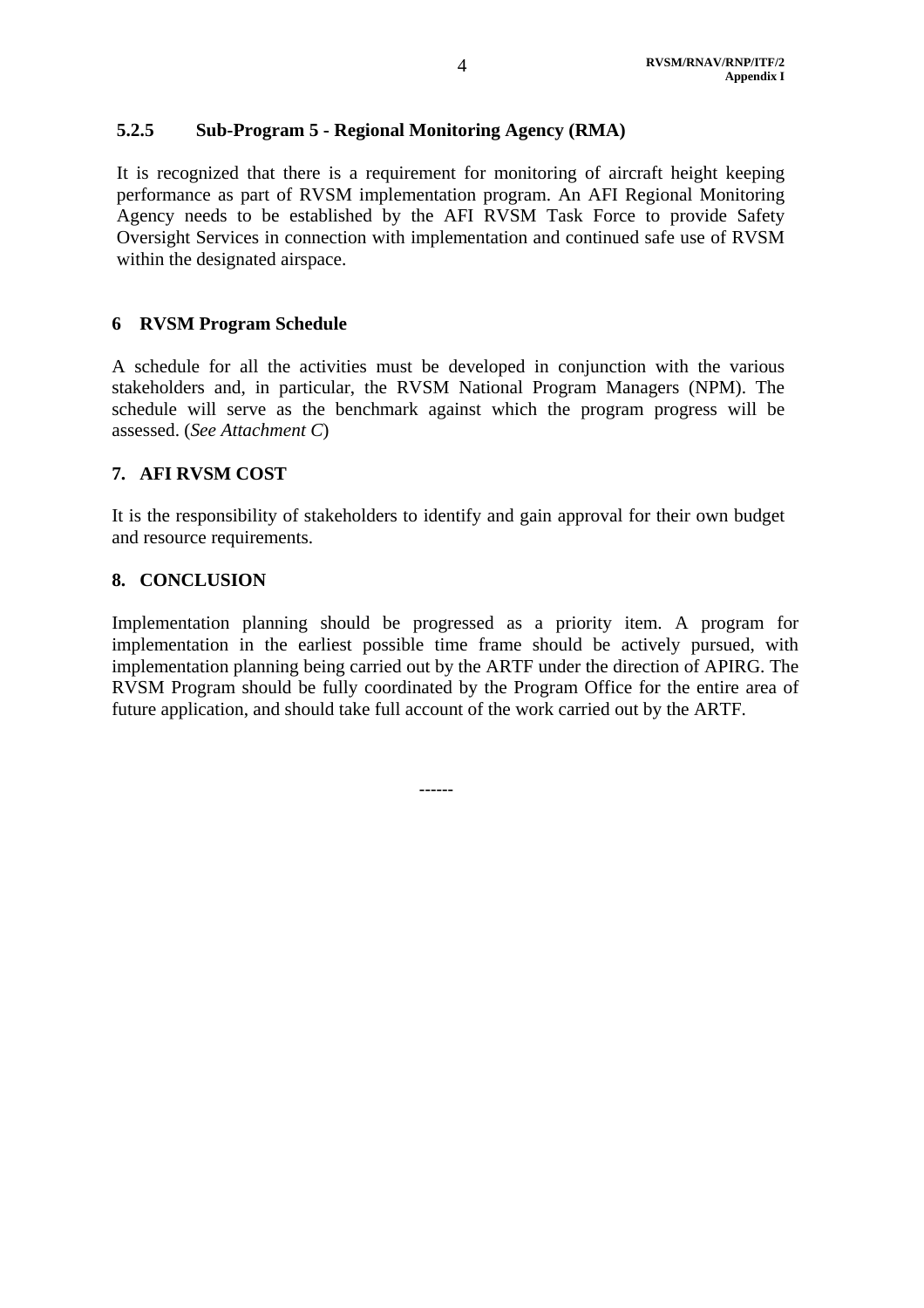#### **ATTACHMENT A**

## **AFI RVSM IMPLEMENTATION STRATEGY/ACTION PLAN**

| ID               | <b>Description</b><br><b>Target Date</b><br><b>Status</b>                                               |                   | <b>Resources</b>     |                                                                                |
|------------------|---------------------------------------------------------------------------------------------------------|-------------------|----------------------|--------------------------------------------------------------------------------|
|                  | <b>Program Management</b>                                                                               |                   |                      |                                                                                |
| $\vert$ 1        | Agree on structure of TF to enable efficient 21 November 2003<br>handling of specialist technical tasks |                   | Action<br>completed. | Secretariat Support<br>Team:<br>ASECNA South Africa, IATA,<br>Nigeria, Tunisia |
| $\mathbf{2}$     | Consideration of the RVSM SIP Report                                                                    | 21 November 2003  | Completed            | RVSM/ITF2                                                                      |
| 3                | Develop Doc 7030 amendment                                                                              | 21 November 2003  | Completed            | <b>ICAO</b>                                                                    |
| $\overline{4}$   | RVSM/RNAV/RNP TF/2 Meeting                                                                              | 21 November 2003  | Completed            | RVSM/ITF2                                                                      |
| $\overline{5}$ . | Identify resources for performing<br>specialist<br>technical tasks                                      | 21 November 2003  | Action<br>completed  | <b>RVSM/ITF2</b>                                                               |
| 6                | Investigate methods of funding any outside 31 December 2003<br>assistance required                      |                   | In progress.         | <b>ICAO/IATA</b>                                                               |
| 7.               | Finalize the RVSM Implementation<br>Strategy/Action Plan                                                | 31 December 2003  | In progress          | <b>ICAO</b>                                                                    |
| 8                | Circulate RVSM Implementation Strategy/Action<br>Plan for comments from States                          | 5 January 2004    | In progress          | <b>ICAO</b>                                                                    |
| 9                | Obtain and analyze the comments from States on<br>RVSM implementation Strategy/Action Plan              | 31 March 2004     | In progress          | States, ICAO RVSM/ITF3                                                         |
| 10               | Develop a regional RVSM informational<br>campaign                                                       | 31 March 2004     | In Progress          | IACO/IATA/States                                                               |
| 11               | RVSM Seminar/Workshops/RVSM ITF3                                                                        | 5 April 2004      | In Progress          | <b>ICAO</b>                                                                    |
| 12               | RVSM/ITF/4                                                                                              | June 2004         | In progress          | <b>ICAO/RVSM ITF/4</b>                                                         |
| 13               | Undertake coordination and harmonization of<br>procedures with adjacent Regions.                        | 30 August 2004    | In progress          | <b>ICAO</b> and AFI RMA                                                        |
| 14               | Confirm target AIRAC implementation date (AIP<br>Supplement to be published)                            | 30 September 2004 | In progress          | Informal coordination meeting/<br><b>RVSM ITF/5</b>                            |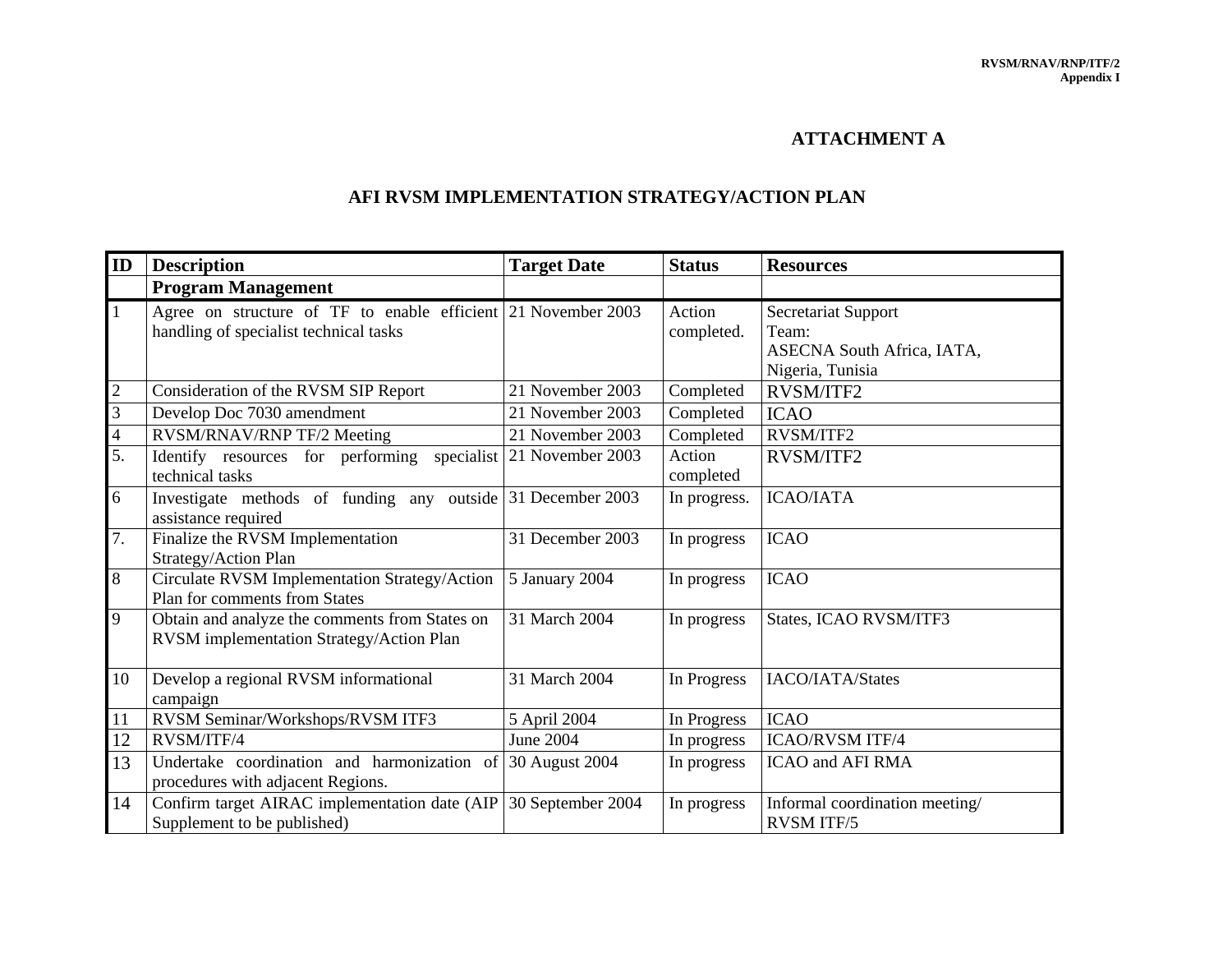| ID | <b>Description</b>                                                                                                                   | <b>Target Date</b>        | <b>Status</b> | <b>Resources</b>                                              |
|----|--------------------------------------------------------------------------------------------------------------------------------------|---------------------------|---------------|---------------------------------------------------------------|
| 15 | Prepare/maintain regional status report detailing<br>RVSM implementation plans and circulate to<br><b>States</b>                     | 30 September 2004         | In progress   | <b>ICAO</b>                                                   |
| 16 | RVSM/ITF/5                                                                                                                           | September/October<br>2004 | In progress   | <b>ICAO/RVSM ITF/5</b>                                        |
| 17 | Go/No-Go decision                                                                                                                    | 30 September 2004         | In Progress   | Informal meeting of all Stakeholders<br><b>ICAO RVSM/TF/5</b> |
| 18 | Publish Trigger NOTAM                                                                                                                | 25 November 2004          | In progress   | <b>States</b>                                                 |
|    | <b>Aircraft Operations and Airworthiness</b>                                                                                         |                           |               |                                                               |
| 19 | Develop regional OPS & Airworthiness RVSM 21 November 2003<br>Guidance Material                                                      |                           | Completed     | <b>ICAO</b>                                                   |
| 20 | Develop regional RVSM Guidance Material on 31 January 2004<br><b>Pilot Training</b>                                                  |                           | In Progress   | States/ICAO/IATA                                              |
| 21 | Develop AFI OPS Approval Process                                                                                                     | 30 July 2004              | In progress   | <b>RMA/ICAO</b>                                               |
| 22 | Promulgate on the guideline operational approval<br>process                                                                          | 1 July 2004               | In progress   | States, ICAO                                                  |
| 23 | Monitor operator approval process                                                                                                    | 30 July 2004              | In progress   | <b>RMA</b>                                                    |
|    | <b>Air Traffic Management</b>                                                                                                        |                           |               |                                                               |
| 24 | Develop National RVSM plan                                                                                                           | 31 March 2004             | In progress   | States, ICAO                                                  |
| 25 | Develop ATC Manual for RVSM in AFI Region.                                                                                           | 31 March 2004             | In progress   | South Africa/ASECNA and Nigeria                               |
| 26 | Determine the limits of RVSM airspace                                                                                                | 31 March 2004             | In progress   | States/ICAO                                                   |
| 27 | Develop Regional ATC Training Guidance<br>Material                                                                                   | 31 March 2004             | In Progress   | South Africa/AESNA/Nigeria                                    |
| 28 | Evaluate the need for simulations to assess ATC 31 March 2004<br>workload and possible need for airspace/air<br>route/Sector changes |                           | In progress   | Senegal, ASECNA/Nigeria,<br>South Africa                      |
| 29 | Identify issues to be addressed in Letters of 31 March 2004<br>Agreement                                                             |                           | In progress   | Tunisia                                                       |
| 30 | Military aviation preparation                                                                                                        | 31 March 2004             | In progress   | States, ICAO                                                  |
| 31 | Develop National RVSM Legislation                                                                                                    | 31 March 2004             | In progress   | States, ICAO                                                  |
| 32 | of<br>the<br>impact<br><b>States</b><br>assess<br>implementation on controller automation systems                                    | RVSM 30 April 2004        | In progress   | <b>States</b>                                                 |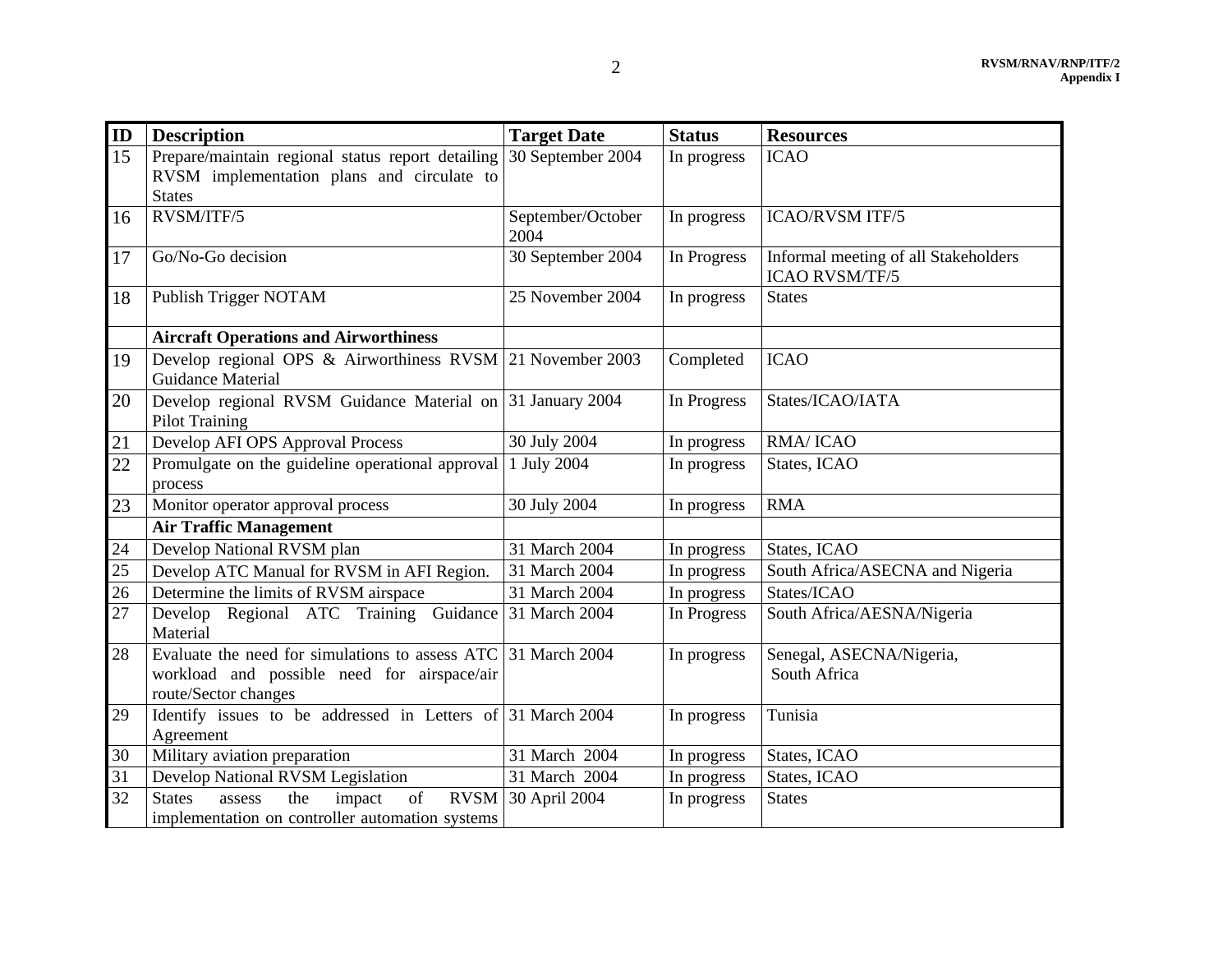| ID | <b>Description</b>                                              | <b>Target Date</b> | <b>Status</b> | <b>Resources</b>           |
|----|-----------------------------------------------------------------|--------------------|---------------|----------------------------|
|    | and plan for upgrades/ modifications                            |                    |               |                            |
| 33 | Collect weather and turbulence data for analysis                | 31 June 2004       | In progress   | <b>AFI RMA ICAO/States</b> |
| 34 | States to conduct local RVSM training for                       | 31 June 2004       | In progress   | <b>States</b>              |
|    | air traffic controllers.                                        |                    |               |                            |
|    | <b>RVSM Safety Assurance</b>                                    |                    |               |                            |
| 35 | Conduct preliminary data collection and readiness 31 March 2004 |                    | In progress   | $RMA - ICAO$               |
|    | assessment                                                      |                    |               |                            |
| 36 | Complete RVSM Safety assessment                                 | 31 March 2004      | In progress   | <b>AFI RMA/ICAO</b>        |
| 37 | Validate safety assessment                                      | 30 June 2004       | In progress   | <b>RVSM ITF/4</b>          |
| 38 | Develop AFI RVSM Safety Policy                                  | 31 March 2004      | In progress   | RVSM/ITF3                  |
|    | <b>Regional Monitoring Agency (RMA)</b>                         |                    |               |                            |
| 39 | Evaluate options for setting up AFI Regional 21 November 2003   |                    | Completed     | RVSM/ITF2                  |
|    | monitoring agency                                               |                    |               |                            |
| 40 | Identify an AFI RMA                                             | 21 November 2003   | Completed     | RVSM/ITF/2                 |
| 41 | Establish an AFI RMA.                                           | 31 March 2004      | In progress   | South Africa/ICAO          |
| 42 | Validate implementation readiness assessment                    | 31 July 2004       | In progress   | ICAO, RMA                  |

**-----------**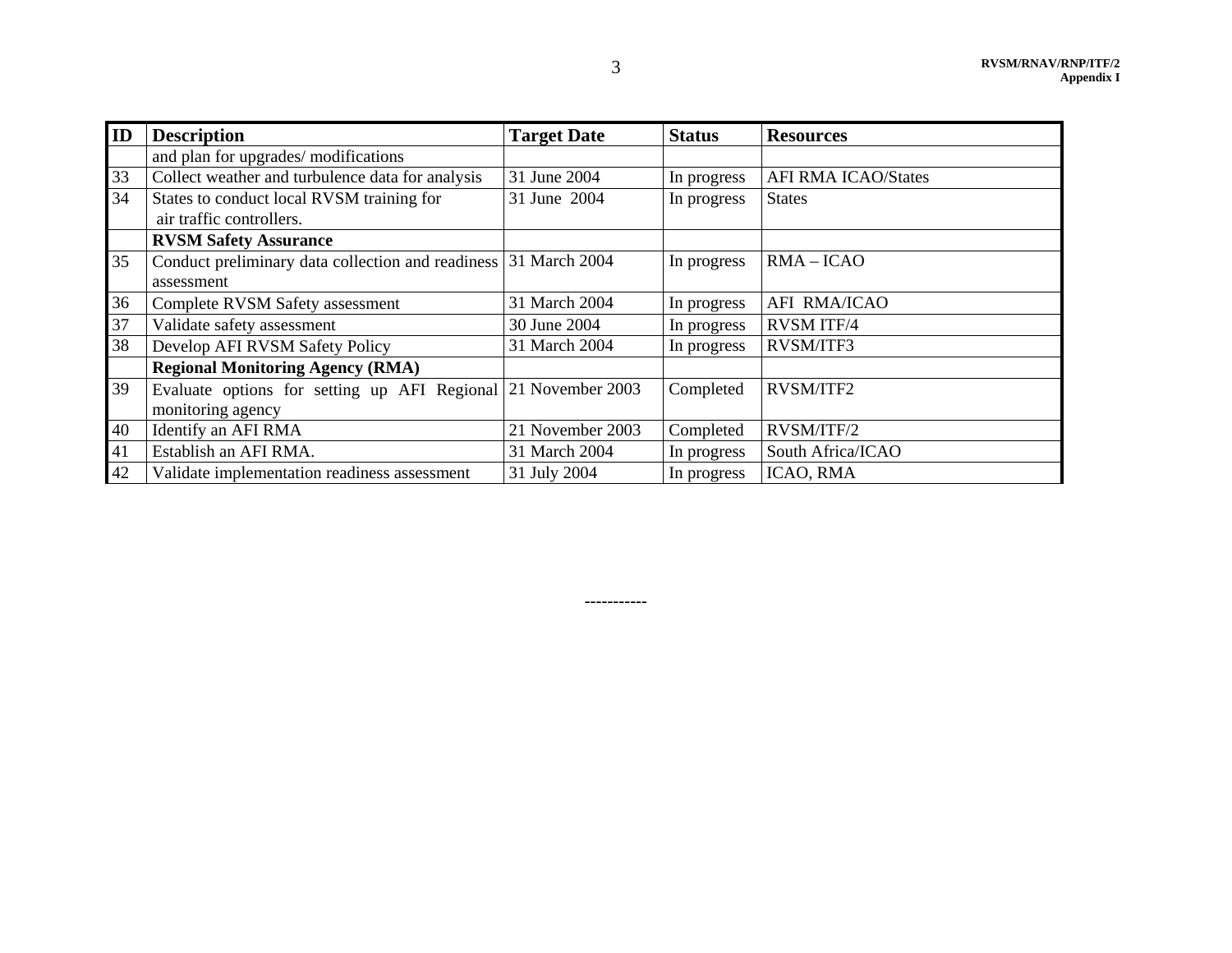#### **ATTACHMENT B**

#### **AFI RVSM PROGRAM**

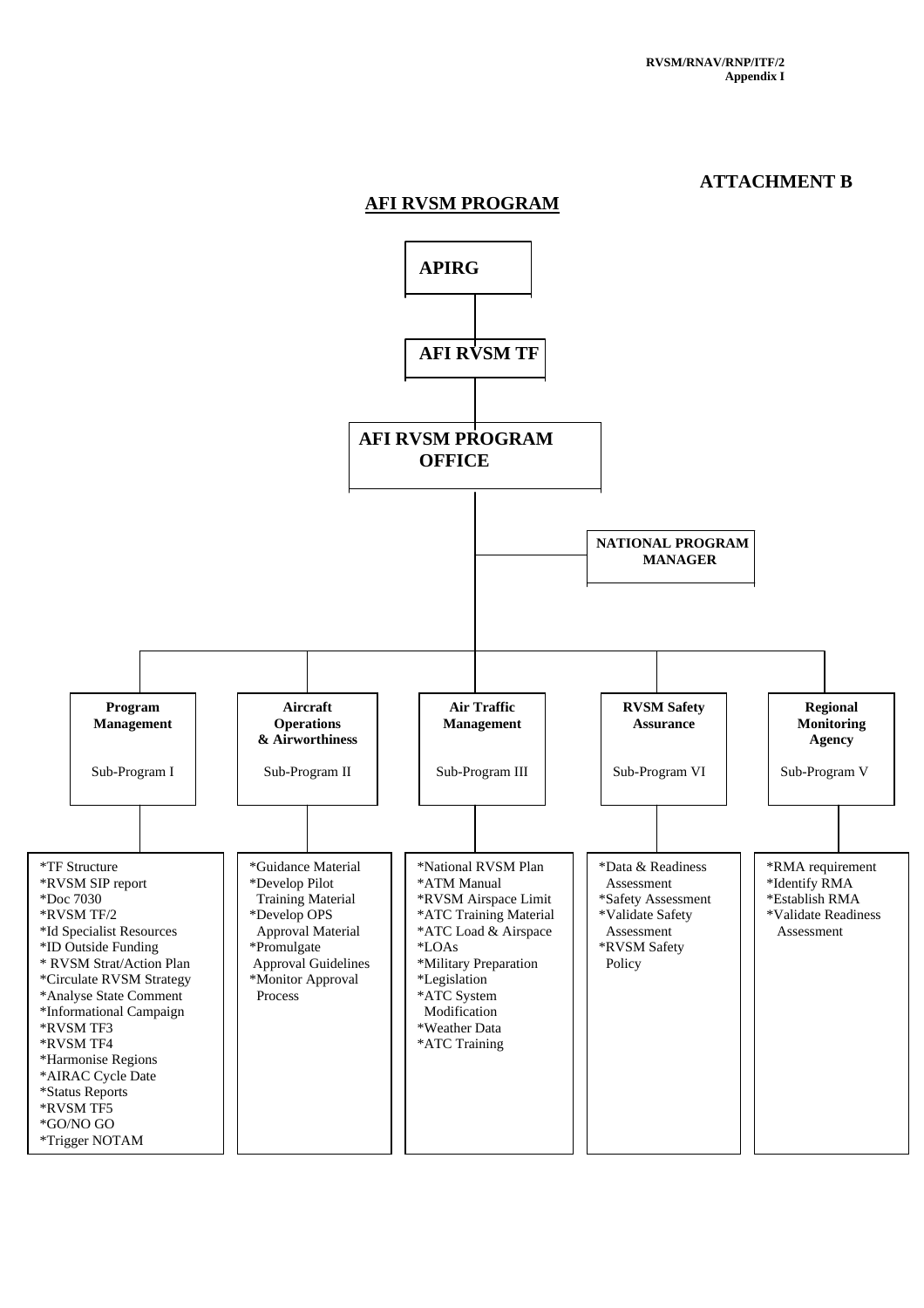#### **Attachment C**

## **DRAFT SCHEDULE: AFI RVSM IMPLEMENTATION**

|                |    |                                     |     |     | 2004 |     |     |     |     |     |     |     |     |                |     |     | 2005 |
|----------------|----|-------------------------------------|-----|-----|------|-----|-----|-----|-----|-----|-----|-----|-----|----------------|-----|-----|------|
| ID             | 0  | AFI RVSM PROJECT                    | Nov | Dec | Jan  | Feb | Mar | Apr | May | Jun | Jul | Aug | Sep | Oct            | Nov | Dec | Jan  |
| 1              | Þ  | PROGRAM MANAGEMENT                  |     |     |      |     |     |     |     |     |     |     |     |                |     |     |      |
| $\overline{2}$ | H. | Task Force Structure                | ß   |     |      |     |     |     |     |     |     |     |     |                |     |     |      |
| 3              | H. | RVSM SIP Report                     |     |     |      |     |     |     |     |     |     |     |     |                |     |     |      |
| 4              | H. | Develop Doc 7030                    | ß   |     |      |     |     |     |     |     |     |     |     |                |     |     |      |
| 5              | H. | RVSM ITF/2 Meeting                  | l   |     |      |     |     |     |     |     |     |     |     |                |     |     |      |
| 6              | H. | <b>Identify Resources</b>           | R   |     |      |     |     |     |     |     |     |     |     |                |     |     |      |
| $\overline{7}$ | H. | <b>Outside Funding Assistance</b>   |     |     |      |     |     |     |     |     |     |     |     |                |     |     |      |
| 8              | T. | RVSM Strategy/Action Plan           |     |     |      |     |     |     |     |     |     |     |     |                |     |     |      |
| 9              | H. | Circulate RVSM Strategy/Action Plan |     |     |      |     |     |     |     |     |     |     |     |                |     |     |      |
| 10             | H. | Analyse State Comments              |     |     |      |     |     |     |     |     |     |     |     |                |     |     |      |
| 11             | ī. | Develop Informational Campaign      |     |     |      |     |     |     |     |     |     |     |     |                |     |     |      |
| 12             | H. | RVSM Seminar/RVSM ITF/3             |     |     |      |     |     | D   |     |     |     |     |     |                |     |     |      |
| 13             | T. | RVSM ITF/4 Meeting                  |     |     |      |     |     |     |     | ı   |     |     |     |                |     |     |      |
| 14             | m. | Harmonize with adjacent Regions     |     |     |      |     |     |     |     |     |     |     |     |                |     |     |      |
| 15             | H. | Confirm AIRAC Target Date           |     |     |      |     |     |     |     |     |     |     |     |                |     |     |      |
| 16             | ī. | Regional Status Reports             |     |     |      |     |     |     |     |     |     |     |     |                |     |     |      |
| 17             | H. | RVSM ITF/5                          |     |     |      |     |     |     |     |     |     |     |     | $\blacksquare$ |     |     |      |
| 18             | Þ  | GO/NO GO Decision                   |     |     |      |     |     |     |     |     |     |     |     | ◨              |     |     |      |
| 19             | H. | Publish Trigger NOTAM               |     |     |      |     |     |     |     |     |     |     |     |                | D   |     |      |
| 20             | H. | AIRCRAFT OPS & AIRWORTHINESS        |     |     |      |     |     |     |     |     |     |     |     |                |     |     |      |
| 21             | H. | Develop Guidance Material           | I   |     |      |     |     |     |     |     |     |     |     |                |     |     |      |
| 22             | H. | Develop Pilot Training Material     |     |     |      |     |     |     |     |     |     |     |     |                |     |     |      |
| 23             | H. | Develop OPS Approval Manual         |     |     |      |     |     |     |     |     |     |     |     |                |     |     |      |
| 24             | H. | Promulgate Approval Guidelines      |     |     |      |     |     |     |     |     |     |     |     |                |     |     |      |
| 25             | Þ  | Monitor Approval Process            |     |     |      |     |     |     |     |     |     |     |     |                |     |     |      |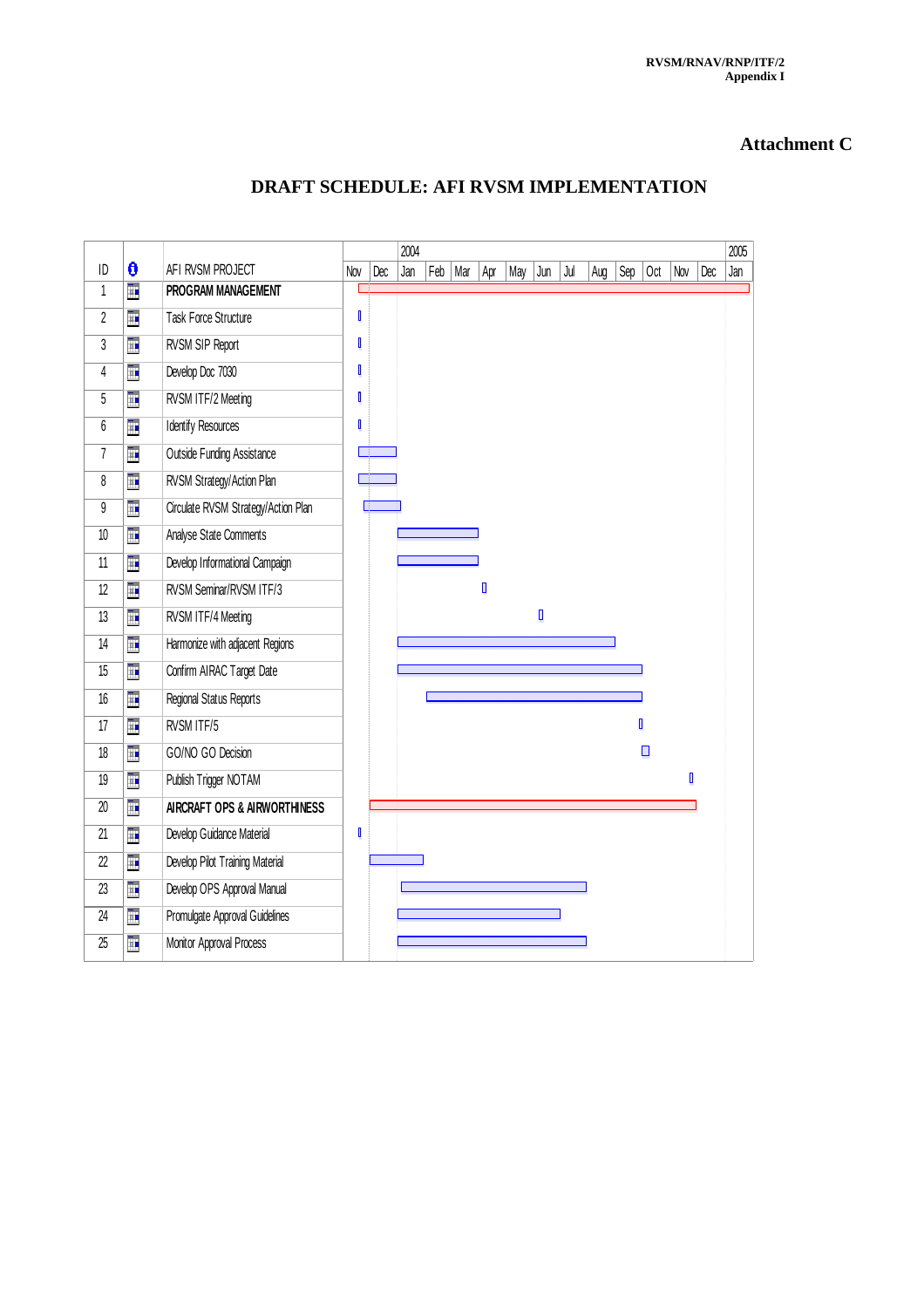|        |    |                                      | 2004 |     |     |     |     |     |     | 2005 |     |     |     |     |     |     |     |
|--------|----|--------------------------------------|------|-----|-----|-----|-----|-----|-----|------|-----|-----|-----|-----|-----|-----|-----|
| ID     | 0  | AFI RVSM PROJECT                     | Nov  | Dec | Jan | Feb | Mar | Apr | May | Jun  | Jul | Aug | Sep | Oct | Nov | Dec | Jan |
| 26     | Ē. | AIR TRAFFIC MANAGEMENT               |      |     |     |     |     |     |     |      |     |     |     |     |     |     |     |
| 27     | Ē  | Develop National Plan                |      |     |     |     |     |     |     |      |     |     |     |     |     |     |     |
| 28     | H  | Develop ATM Manual                   |      |     |     |     |     |     |     |      |     |     |     |     |     |     |     |
| 29     | H  | Determine RVSM Airspace Limits       |      |     |     |     |     |     |     |      |     |     |     |     |     |     |     |
| $30\,$ | Ē  | Develop ATC Training Material        |      |     |     |     |     |     |     |      |     |     |     |     |     |     |     |
| 31     | Ē  | Evaluate ATC Load & Airspace Changes |      |     |     |     |     |     |     |      |     |     |     |     |     |     |     |
| 32     | Ē. | Identify LOA requirements            |      |     |     |     |     |     |     |      |     |     |     |     |     |     |     |
| 33     | Ē. | Military Aviation Preparation        |      |     |     |     |     |     |     |      |     |     |     |     |     |     |     |
| 34     | H  | Develop National RVSM Legislation    |      |     |     |     |     |     |     |      |     |     |     |     |     |     |     |
| 35     | H  | Evaluate ATC System Modifications    |      |     |     |     |     |     |     |      |     |     |     |     |     |     |     |
| 36     | H  | Collect Weather Data                 |      |     |     |     |     |     |     |      |     |     |     |     |     |     |     |
| 37     | n. | Conduct ATC Training                 |      |     |     |     |     |     |     |      |     |     |     |     |     |     |     |
| 38     | Ē  | <b>RVSM SAFETY</b>                   |      |     |     |     |     |     |     |      |     |     |     |     |     |     |     |
| 39     | Ŧ  | Data & Readiness Assessment          |      |     |     |     |     |     |     |      |     |     |     |     |     |     |     |
| 40     | H. | Complete Safety Assessment           |      |     |     |     |     |     |     |      |     |     |     |     |     |     |     |
| 41     | H  | Validate Safety Assessment           |      |     |     |     |     |     |     | D    |     |     |     |     |     |     |     |
| 42     | Ē  | Develop RVSM Safety Policy           |      |     |     |     |     |     |     |      |     |     |     |     |     |     |     |
| 43     | Ē  | REGIONAL MONITORING AGENCY           |      |     |     |     |     |     |     |      |     |     |     |     |     |     |     |
| 44     | H. | Evaluate RMA Requirement             | I    |     |     |     |     |     |     |      |     |     |     |     |     |     |     |
| 45     | Ē  | Identify RMA                         | I    |     |     |     |     |     |     |      |     |     |     |     |     |     |     |
| 46     | H  | Establish AFI RMA                    |      |     |     |     |     |     |     |      |     |     |     |     |     |     |     |
| 47     | Ē. | Validate Readiness Assessment        |      |     |     |     |     |     |     |      |     | D   |     |     |     |     |     |

**- END -**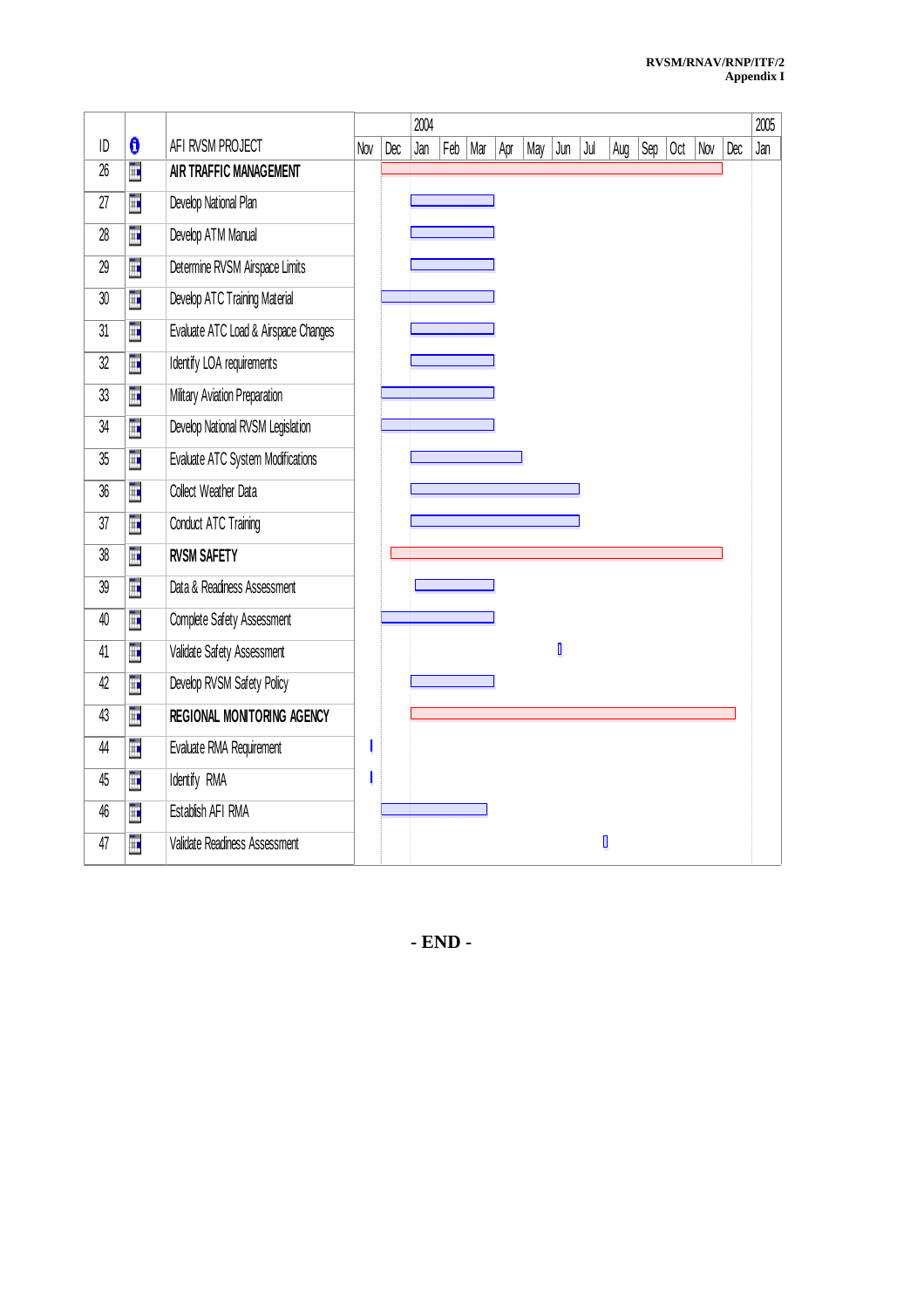## **Reference Documents on RVSM**

| <b>Documents</b>                                                                                                                                                                                | <b>Explanation</b>                                                                                                                                                                                            | <b>Language</b> | Web site / URL                                     |
|-------------------------------------------------------------------------------------------------------------------------------------------------------------------------------------------------|---------------------------------------------------------------------------------------------------------------------------------------------------------------------------------------------------------------|-----------------|----------------------------------------------------|
| <b>Reference Documents</b>                                                                                                                                                                      |                                                                                                                                                                                                               |                 |                                                    |
| (JAA)<br>Aviation<br>Authority<br>Joint<br>Temporary Guidance Leaflet (TGL<br>$N^{\circ}6$ ).                                                                                                   | TGL N°6 Revision 1- Guidance material on<br>the approval of aircraft and operators flight in<br>airspace above flight level 290 where a 300m<br>$(1,000\text{ft})$ vertical separation minimum is<br>applied. | English         | http://www.eur-rvsm.com/documents/TGL6rev1.pdf     |
| FAA documents<br>RVSM Approval Checklist - US<br>Operators (01 May 02)                                                                                                                          | RVSM Aircraft and Operator<br>Approval<br>Documentation- documents and<br>guidance<br>related to RVSM aircraft and operator<br>approval.                                                                      | English         | http://www.faa.gov/ats/ato/150_docs/91RVSM_CH1.doc |
| RVSM Approval Checklist - Non-US<br>Operators (01 May 02)                                                                                                                                       |                                                                                                                                                                                                               |                 |                                                    |
| <b>Example Operator RVSM Application</b><br>$(17$ Feb 99)                                                                                                                                       |                                                                                                                                                                                                               |                 |                                                    |
| Interim Guidance Material on the<br>Approval of Operators/Aircraft for<br>RVSM Operations 91-RVSM with<br>Change 1 (30 June 99)(Complete<br>RVSM Guidance<br>Material with<br>updated changes). |                                                                                                                                                                                                               |                 |                                                    |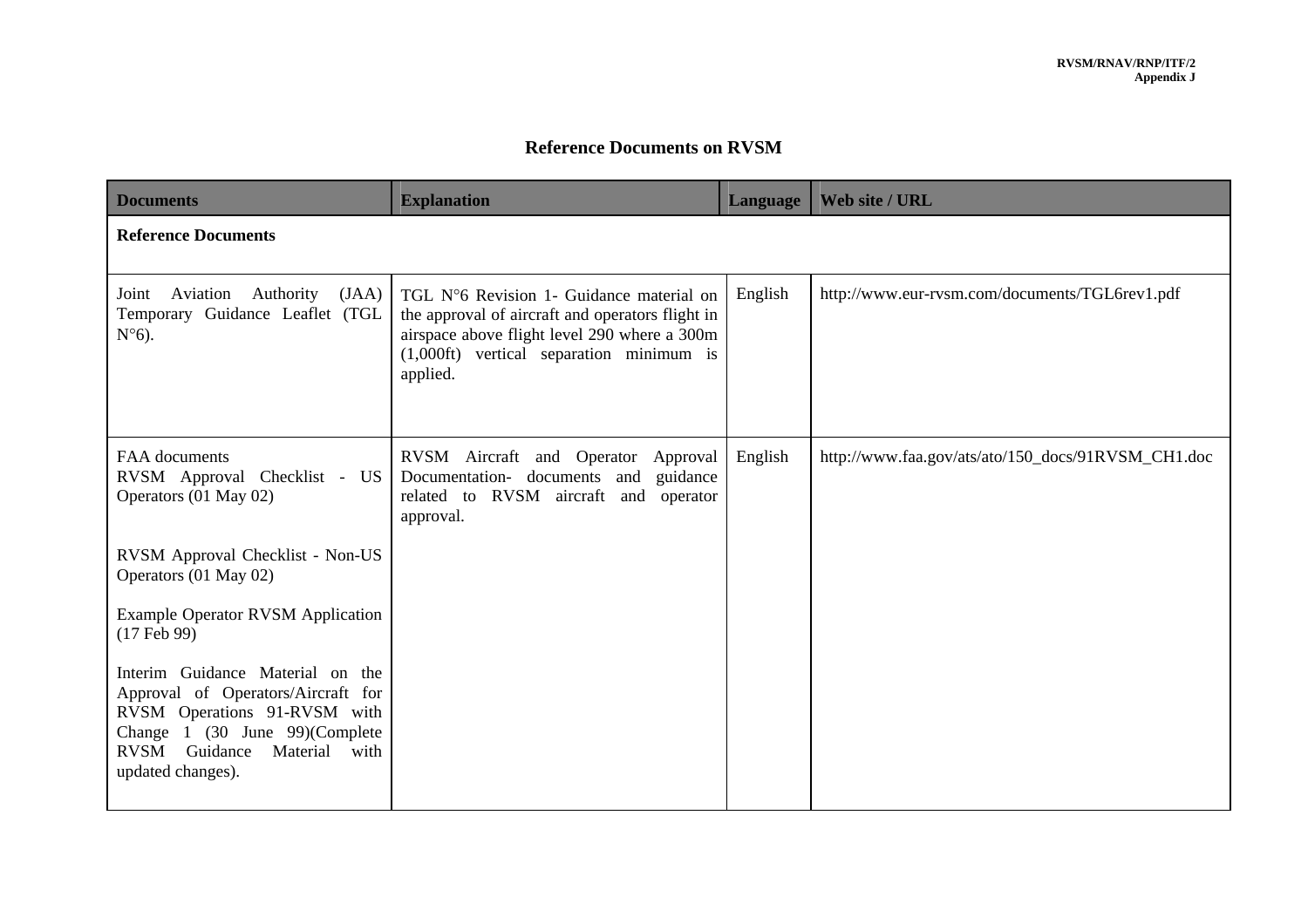| <b>Documents</b>                                                                                                                                           | <b>Explanation</b>                                                                                                                                                                                              | Language          | Web site / URL                                                               |
|------------------------------------------------------------------------------------------------------------------------------------------------------------|-----------------------------------------------------------------------------------------------------------------------------------------------------------------------------------------------------------------|-------------------|------------------------------------------------------------------------------|
| 7030/4<br>Regional<br><b>ICAO</b><br>Doc<br>Procedures<br>Supplementary<br><b>EUR</b><br><b>RVSM</b><br>amendment<br>for<br>(requirements and procedures). | This Doc 7030/4 amendment was approved<br>by the ICAO Council on 23 November 2000.                                                                                                                              | English           | http://www.eur-rvsm.com/documents/ApprovedE99-<br>33Doc7030amendment.pdf     |
| Master<br>Plan-European<br>Reduced<br>Separation<br>Minimum<br>Vertical<br>Programme                                                                       | This EUR RVSM Master Plan has been<br>1999<br>by all<br>Programme<br>endorsed in<br>It describes the general<br>participants.<br>programme history, organization, key dates<br>and associated responsibilities. | English           | http://www.eur-rvsm.com/documents/A041.pdf                                   |
| ATC Manual for a Reduced Vertical<br>Separation Minimum (RVSM) in<br>Europe-Version 2.0.                                                                   | Whilst the English version is the only official<br>version, two language versions are also<br>provided.                                                                                                         | English<br>French | http://www.eur-<br>rvsm.com/documents/ATCManualV2_0.pdf                      |
| <b>Safety</b>                                                                                                                                              |                                                                                                                                                                                                                 |                   |                                                                              |
| EUR-RVSM<br>Pre-Implementation<br>Safety Case Edition 2.0 of 14 August<br>2001.                                                                            | This<br>document<br>constitutes<br>the<br><b>EUROCONTROL Pre-Implementation Safety</b><br>Case (PISC) for the RVSM Programme.                                                                                   | English           | http://www.eur-<br>rvsm.com/documents/safety/EURRVSMPISCV2014AUG<br>2001.pdf |
| Hazard<br>Functional<br>Assessment<br>Results of 12 February 2001.                                                                                         | This document contains the results of the<br>Functional Hazard Assessment (FHA) for the<br>EUR RVSM Programme conducted during<br>the last quarter of 2000.                                                     | English           | http://www.eur-<br>rvsm.com/documents/safety/RVSMFHAV1012FEB2001.<br>pdf     |
| National Safety Plan                                                                                                                                       | Guidance material to develop national safety<br>plans.                                                                                                                                                          | English           | http://www.eur-<br>rvsm.com/documents/safety/GuidancetoStatesJune01.pdf      |